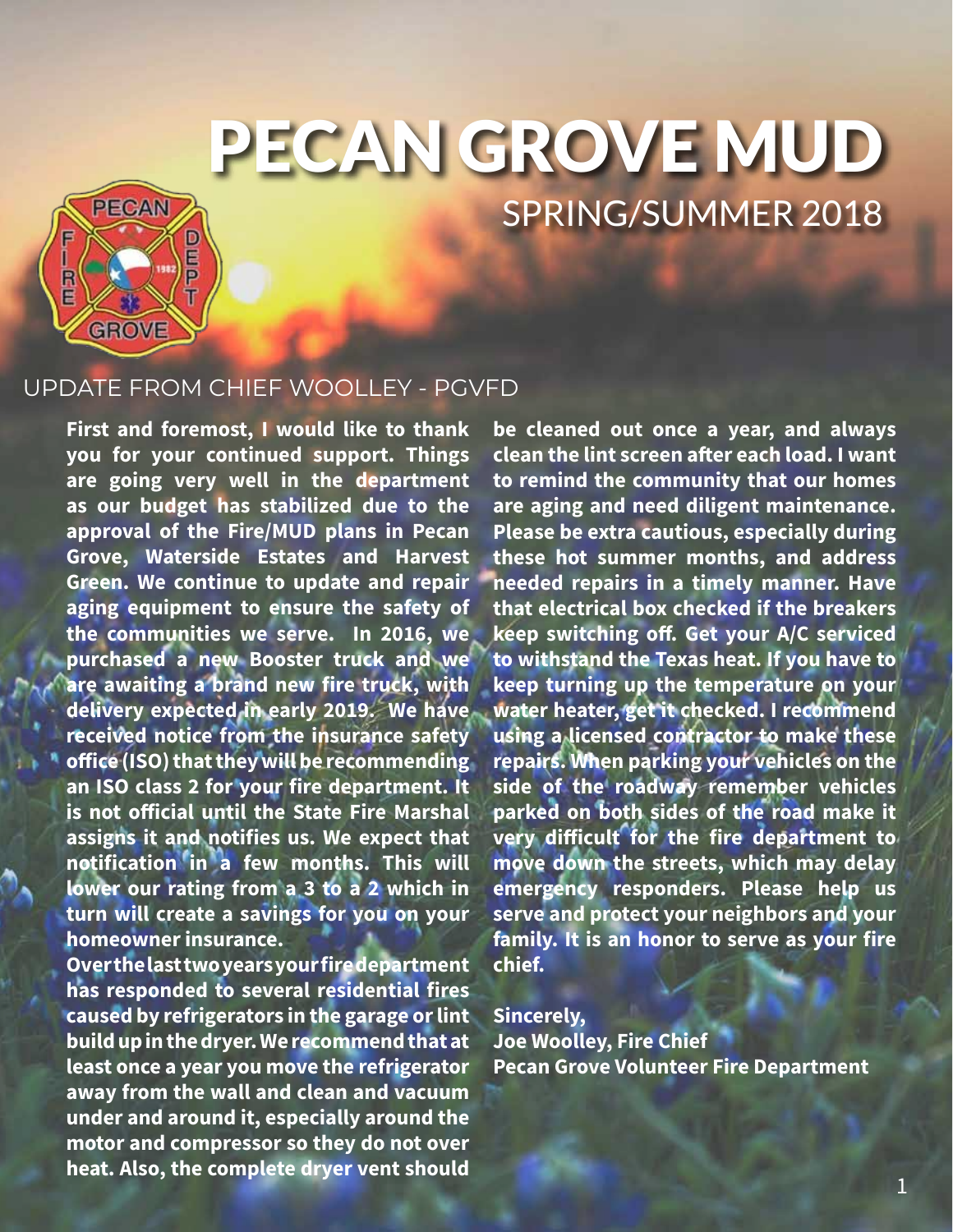In Texas, Municipal Utility Districts (MUDs) are *Will my taxes be higher in a MUD?* governed by Title 4, Chapter 54, Subchapter A of the MUD tax rates, like all property tax rates, vary according Texas Water Code. The primary function of a MUD is to property values and debt requirements. MUD rates to provide water, sewer, and storm water drainage generally decline over time as the MUD is built out and services in areas where municipal services are not operating and debt service costs are shared by more available. MUDs are typically financed through the homeowners. sale of bonds which, in turn, are serviced by the taxes levied and collected by the MUD.

A Municipal Utility District (MUD) is a political wastewater service, MUDs are legally empowered subdivision of the State of Texas authorized by the Texas Commission of Environmental Quality (TCEQ) to provide water, sewage, drainage and other utilityrelated services within the MUD boundaries.

#### *What is a MUD?*

#### *How is a MUD created?*

A majority of property owners in the proposed district District. petitions the Texas Commission of Environmental Quality to create a MUD. The TCEQ evaluates the *What is a developer's responsibility to MUDs?* petition, holds a public hearing, and grants or denies the petition. After approval, the TCEQ appoints five temporary members to the MUD's Board of Directors, are prohibited from serving or placing employees, until an election is called to elect permanent Board members, to confirm the MUD's creation, and to authorize bonds and taxing authority for bond a letter of credit equal to 30% of the cost of subdivision repayment.

#### *How does a MUD work?*

A MUD may adopt and enforce all necessary charges, fees, and taxes in order to provide district facilities and service.

### *What are MUD taxes?*

Municipal Utility Districts are funded through bonds. Homeowners then pay off those bonds through MUD tax. As the debt decreases, MUD taxes may also decrease over time.

### *How do MUDs provide for parks, pools and recreation facilities?*

The publically elected Board of Directors manages MUD residents in the event that a subdivision is not and controls all of the affairs of the MUD subject to the built according to schedule. Unless they are voting continuing supervision of the Texas Commission of residents within a MUD, developers have no authority Environmental Quality. The Board establishes policies or control over the MUD's Board of Directors. If they in the interest of its residents and utility customers. are voting members of a district, they have the same Developers must petition the Texas Commission of Environmental Quality to create a MUD. Developers business associates, or family members on the MUD Board of Directors. Developers must pay for or put up utilities. This requirement ensures against "fly-bynight operators" who are not committed to the success of the MUD. The "30% rule" also offers protection to power to vote and attend Board meetings as any other resident.

In addition to their common functions of water and to engage in conservation, irrigation, electrical generation, firefighting, solid waste collection and disposal, and recreational activities (such as parks, swimming pools, and sports courts). A MUD can provide for itself the recreational amenities that are approved by the Board of Directors and funded by the

# WHAT IS A MUD?

# WATER CONSERVATION

In the summer, outdoor water use can account for savings in your water bill: 50-80 % of home water use. Texans must use their precious water resources more efficiently, or we 1. Determine how much water your landscape will have more frequent, longer water shortages, needs to stay healthy. especially during droughts and hot Texas summers. Much of the water used outdoors is wasted through 2. Use water-efficient landscape practices such as inefficient landscape watering practices. By reducing the amount of water we waste, we will save money and protect the quality of life for future 3. Design a water-efficient landscape by planting Texans.

### **TAKE THE RIGHT STEPS FOR WATER-WISE CONSERVATION:**

Many Texas water utilities charge higher rates during the summer, or increase rates in increments based on use. Reducing your outdoor water use by following these steps can produce substantial

- 
- proper mowing, mulching and moderate fertilizing.
- drought-tolerant grass and choosing plants that are native or well adapted to the climate conditions in your area.
- For more water conservation tips visit the districts website at www.pecangrovemud.com.

# **ENGINEERING UPDATES**

## **Levee Extension around Plantation 4/5 Detention Basin**

**Drainage Improvements on FM 359** The District is building sluice gates at key locations new levee on the north and the east boundaries within the drainage system for Farm-to-Market of the basin without impacting the existing levee. Road 359 (FM 359). The Contractor, Black Castle, is making progress having constructed the necessary days pending any inclement weather, therefore the junction boxes on the existing drainage system. The project is expected to be completed well before the Contractor has installed the sluice gate located at official start to hurricane season. the northern end of the drainage system, between the intersections of FM 359/Mason Road and FM 359 and Plantation Drive and is nearing completion of the sluice gate in the southern end of the drainage system, located south of the Campanile at Jones Creek apartments. The Contractor is expected to be completed in Spring 2018. rest of Pecan Grove. The Contractor will build the The contract time on the project is forty-five (45) **Flap Gates on South Pump Station** The District is replacing the existing flap gates located on the west side of FM 359 at the South Pump Station. The original flap gates have reached their anticipated life span. The new flap gates will be constructed of stainless steel to provide long lasting service and protection to the residents of Pecan Grove.

On March 5, 2018 the Notice to Proceed was issued **Golf Course Project** to R&T Ellis Excavators on the extension of the Construction has completed on the drainage levee around the Plantation 4 & 5 Detention Basin. improvements located behind Plantation 7 on the When completed, the project will place the existing detention basin inside the boundaries of the levee providing the same level of flood protection as the Pecan Grove Golf Course.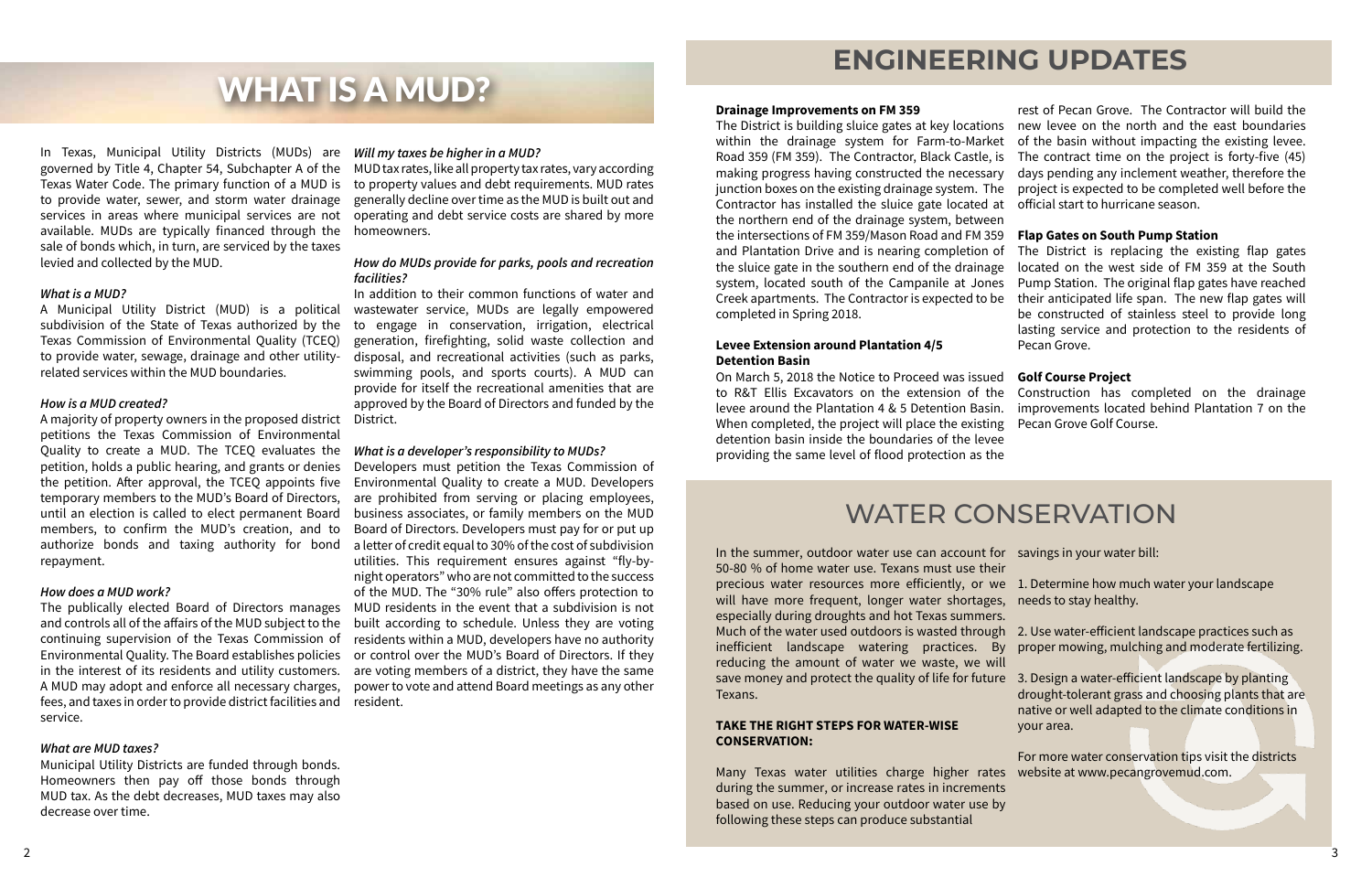On August 25, 2017, Hurricane Harvey made land fall as a Category 4 hurricane near the town of Rockport, Texas. Over the course of the next ten days, Texans and the nation watched as Harvey stalled, bounced back into the Gulf of Mexico and then ultimately worked its way back over the Greater Houston area. The event was unprecedented breaking

every rainfall record and, in many cases, shattering the previous records. Some staggering statistics include Hurricane Harvey dumping more than 27 TRILLION gallons of water in the State of Texas, with some areas seeing as much as 60 inches of rain in a five day period. Beaumont and Port Arthur received nearly 26

inches of rain in a 24 hour period. During the event, we witness 44.28 inches of rain at the Pecan Grove wastewater treatment plant in 3 days. According to geophysics estimates, the entire region temporarily "sank" by two inches due to the sheer weight of the water sitting on our region. Enough rain fell in our area to fill the Astrodome 4,790 times **or** the entire water supply for United States for 26 days. During and after the event, we all saw either in person or from images the devastation left in Harvey's wake. Just in the Greater Houston area, estimates place the volume of debris at over 8 million cubic yards. Current estimates place the value of the damage at \$125 billion, making Harvey the second most costly hurricane to hit the United State mainland. Nearly 135,000

homes and over 1 million cars were damaged or destroyed affecting nearly 13 million people. As a whole, Fort Bend County fared better than most surrounding counties. The estimates are that about 6,500 homes in Fort Bend County experienced some level of damage due to flooding. Despite the trying times and event, we watched as



rebound. Locally, we watched Pecan

Grove residents assist during the flood and help in a myriad of ways after the event. Included are pictures of our residents and District consultants responding to the event. Moving forward, the District has taken measures to remedy the concerns that were witnessed. An update on those projects is included in this newsletter. That said, these were the most immediate concerns. The District is always working on ways to adjust the emergency action plan, improve infrastructure to allow for better drainage in the District, and to ensure that residents of Pecan Grove are as safe and protected as possible. There will always be extreme events, but the goal is to be able to take whatever punch Mother Nature throws our way and to ensure that we remain standing, just as we did with Hurricane Harvey.

# *HURRICANE HARVEY*



*Aerial view of Mason Road north of CVS*



*Director Howard & Director Yokubaitis Asssisting with Coordination of Plug Installation at Plantation 4/5*



*Director Yokubaitis & Dive Team Retrieving the Pull Cable from within the Manhole for Plug Installation*

*Near Elevated Storage Tank*



*6" Pumps on FM 359 in front of District Office*





*EDP Fighting Floods in Pecan Grove*



*EDP Performing North Pump Station Box Culvert Repair* 

*Dive Team Installing 60" Plug at Plantation 4 /5*



*Jones Creek @ the South Side Oyster Creek Flood Level off Mason of Pecan Lakes Flood Wall* 



*Game Wardens Staged on FM 359 Prior to Rescue Efforts*



*Pecan Grove Residents Volunteering to Help Save the Community Rescue Efforts Along Plantation Drive & Bittersweet Drive*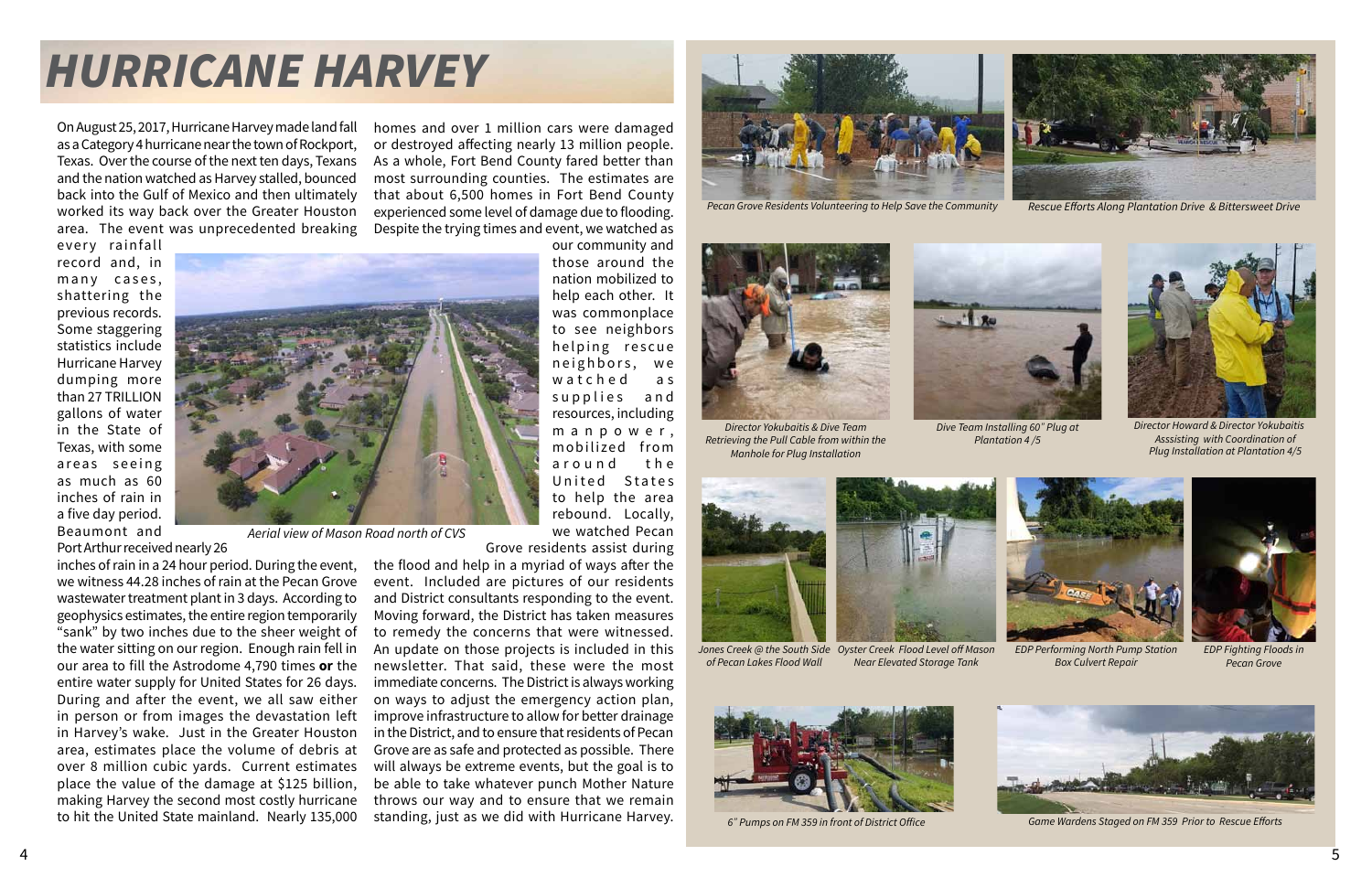

#### Allen Boone Humphries Robinson LLP

Lynne, one of the founding partners of ABHR, actually while she was at Vinson & Elkins in 1983. Hannah on PGMUD with Lynne in 2008. Hannah grew up with PG MUD. Jane joined ABHR in 2007 and began Election. Jane has worked in the industry since 1988.

#### Odessey Engineering Group

On November 30, 2017, the Board of Directors of PGMUD voted to engage Odyssey Engineering Group, LLC as focused on maintaining integrity for both clients facilities in Harris, Fort Bend, and Brazoria counties. and employees. They wanted to create a team that builds neighborhoods and serves communities

Allen Boone Humphries Robinson LLP (ABHR) MUD world since graduating from Texas A&M in is general and bond counsel for PG MUD. ABHR 2000. While working in most of the surrounding is devoted to the practice of public law and counties, Justin has focused his career on Fort Bend public finance of infrastructure. Their clients County working for many MUDs and developments. construct, finance, and operate the public water, He is an active member of multiple community sewer, drainage, road, and park facilities that organizations in Fort Bend County including Greater allow Texas to grow, develop, and flourish. Fort Bend Economic Development Council. He Some of the attorney's duties include elections, currently lives in Greatwood community and serves contract preparations, annexation procedures, as President of Levee Improvement District No. 11. board resolutions, communications with Megan graduated from Texas Tech University in 2007 regulators and other government officials, and immediately began her career working as a negotiations and deed preparations. hydrologist. Sheperformed detailed drainage analysis The PECAN GROVE MUD legal team is comprised of for developments, MUDs and Counties, including Lynne Humphries, Hannah Brook and Jane Miller. a drainage analysis and flood plain remapping started working as a young lawyer on PG MUD Bayou in Brazoria County. She moved into land Brook joined ABHR in 2007 and started working consultant for several master planned communities, in the Meyerland area and after living in Boston Cypress, Texas. Megan and her family are Fort and Washington D.C. she returned to Houston for Bend County residents living in Cinco Ranch. law school at South Texas College of Law. Hannah Since starting in January 2016 with just Megan and worked in litigation from 2004 until joining ABHR in Justin, Odyssey has grown to currently thirteen total 2007. Jane Miller is the legal assistant who works team members by providing the high-level attention of working with the District following the 2012 Director's engineering firm. Odyssey is excited to be part of the rather than simply engineering developments. Justin has worked in the land development and study of sixty-four square miles of Lower Chocolate development and worked as the MUD engineering including the Towne Lake Development in a small firm with the experience and expertise of a large Pecan Grove team and is ready to serve the community.

EDP provides operation, maintenance and repair water districts and municipalities that have issued tax services for both drinking water systems and sanitary  $\;\;\;$  free municipal bonds. These services are necessary sewer systems. They are available 24-hours in case in order for districts to remain compliant with of an emergency or customer need. EDP creates Internal Revenue Service guidelines associated with diverse marketing materials, community information tax-free bond issues. arrefer marketing materials, community information that nee bond 1554s<br>publications, flyers and even websites. They provide MAC partne pablications, hydro and even websites. They provide TMAC That the<br>billing services with electronic payment options. EDP Twith Living Wat biding services with electronic payment options. EDI with Erving water<br>works regularly on drought contingency planning International (LWI) and programs to help reduce water consumption. to help spread Jesus' The company is active in times of disaster response name and provide as participants in the Harris and Fort Bend County clean water to Emergency Radio Networks. Fort Bend General impoverished villages Manager, Breah Campbell has been working with across the globe. PGMUD since 2006. She is an active member of multiple From 2012 to 2017, MAC employees travelled to community organizations in Fort Bend County El Salvador and Honduras with LWI, where they including Fort Bend Chamber of drilled a clean water well and taught sanitation Commerce, Sam Houston Water Utilities Association and hygiene practices to the local community. and serves as the Chairman for GRHS ProGrad. "I am not sure who was more blessed by the She is certified with Fort Bend OEM on NIMS opportunity to drill a water well for the community, as a first responder. She has been a Fort Bend the people of the community or myself through the joy resident since 2005. Breah also serves on a ofjustbeing surrounded by the people of El Salvador." MUD Board so she understands what Directors - Mark M. Burton, President/Managing Partner and residents are seeking from their consultants. p a r t n e r s with Living Water The firm provides arbitrage services for water districts and municipalities that have issued tax $f(x)$  maniterialice and repair  $f(x)$  water districts and municipalities that nave issued tax ught contingency planning international (LW

the new engineering consultant for the Disctrict in order in 2001. The company's founders - Mike Ammel, Eric to serve the residents and businesses in Pecan Grove. Thiry, and Andrew Phelps have more than 90 years Odyssey is a young and growing engineering of combined MUD experience. They created EDP firm with big experience. Justin R. Ring, P.E. and with a vision to provide professional and personal Megan L. Crutcher, P.E., CFM founded Odyssey customer service. The values they upheld have in January 2016 with the desire to create a firm allowed EDP to operate and maintain District Environmental Development Partners has been locally owned and operated since its inception

#### Environmental Development Partners

## GETTING TO KNOW YOUR CONSULTANTS

## GETTING TO KNOW YOUR CONSULTANTS maximize its return while protecting the principal.

### Municipal Accounts & Consulting

Municipal Accounts & Consulting has been in been serving the community of Pecan Grove since existence since 1979 and is focused on serving the 2012 as the parks management operator. Time & government sector including, but not limited to, Season is responsible for all day-to-day operations Water District, Emergency Service Districts, City and maintenance of the parks from scheduling use Municipalities, Improvement Districts, Tax Increment of the pavilion and sports fields to maintenance Reinvestment Zones and Management Districts. They and cleanliness of the grounds. District owned and provide bookkeeping and financial services for over maintained parks include Pecan Grove Park located 350 entities and with over 100 years of combined bookkeeping, auditing and investment experience, they are well versed in the intricacies of government of Bullhead Slough and various other properties financial reporting which they use to enhance and verify the integrity of their accounting data. With over forty bookkeepers on staff, they have a great diversity of talent that can be matched to meet specific needs. The relationships they have established with financial institutions across the state gives them improved rates and services. The firm provides arbitrage services for Time & Season Property Management Company has on Pitts Road and Memorial Park located on Plantation Drive. Time & Season also manages maintenance throughout the district. Time & Season is dedicated to the beautification of the amenities in Pecan Grove and is proud to serve the residents of the community.

#### Time and Season